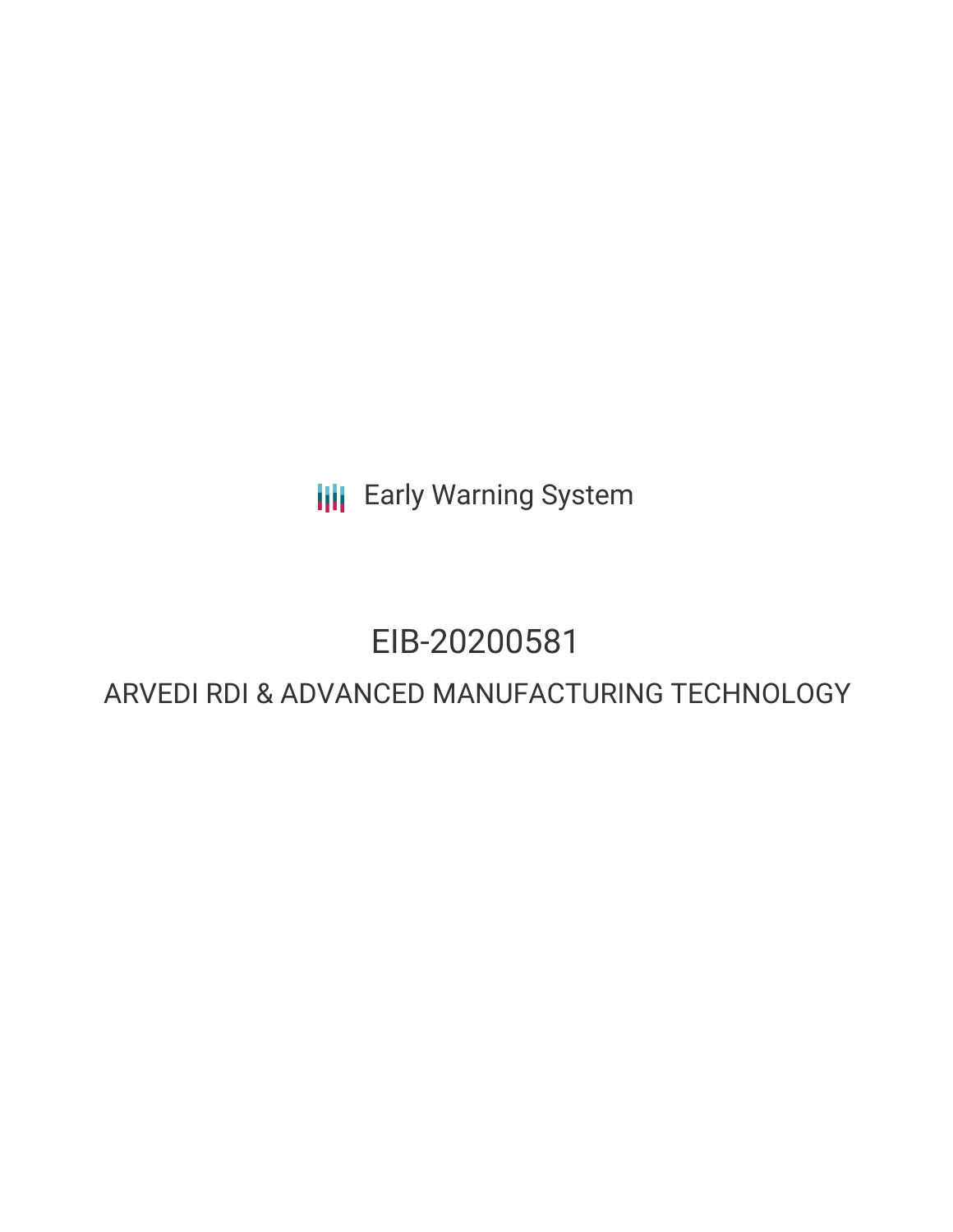

## **Quick Facts**

| <b>Countries</b>              | Italy                          |
|-------------------------------|--------------------------------|
| <b>Financial Institutions</b> | European Investment Bank (EIB) |
| <b>Status</b>                 | Approved                       |
| <b>Bank Risk Rating</b>       | U                              |
| <b>Borrower</b>               | <b>FINARVEDI SPA</b>           |
| <b>Sectors</b>                | Industry and Trade             |
| <b>Investment Type(s)</b>     | Loan                           |
| <b>Loan Amount (USD)</b>      | \$134.47 million               |
| <b>Project Cost (USD)</b>     | \$248.17 million               |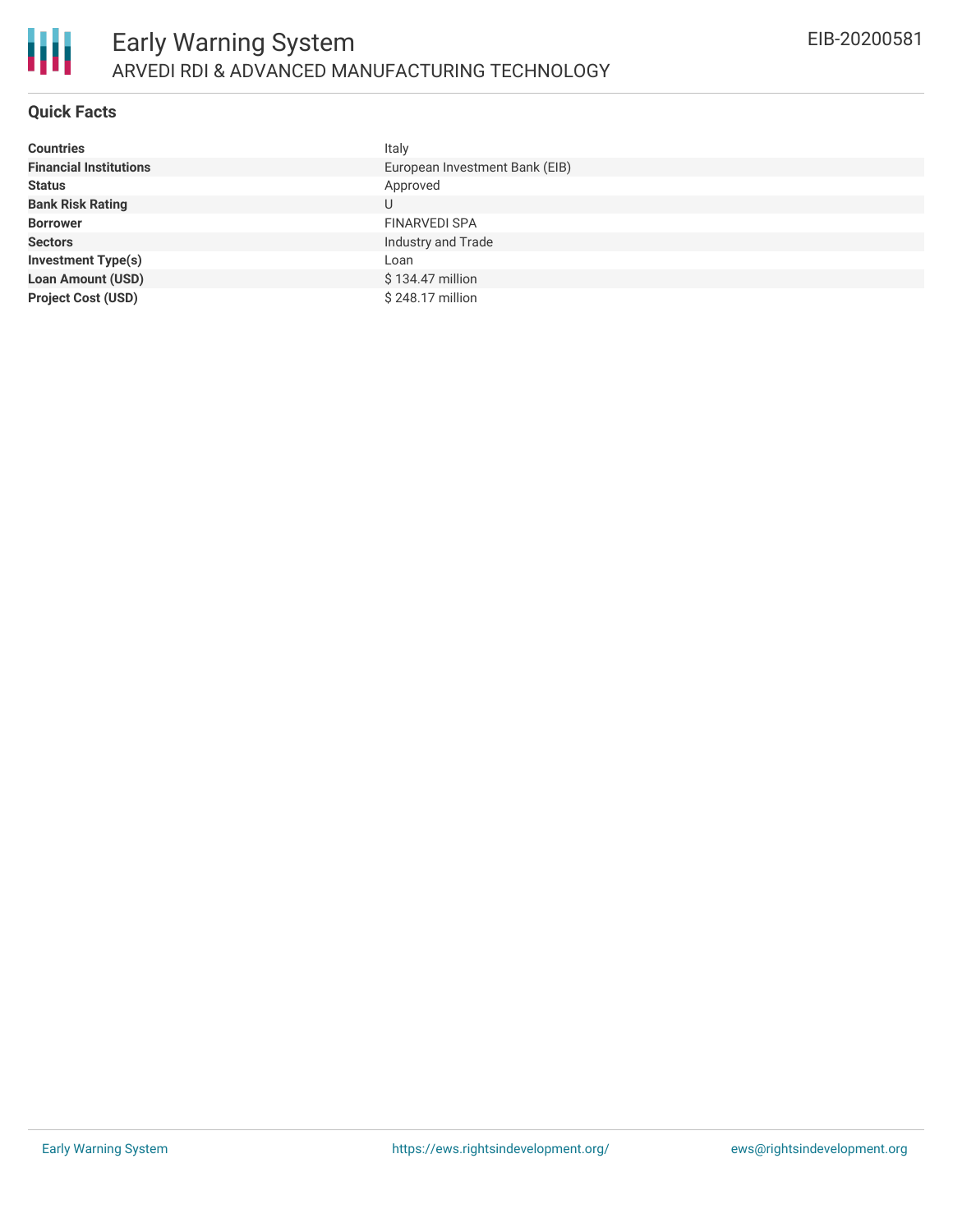

## **Project Description**

The project includes the Promoter's research, development and innovation (RDI) activities as well as a significant portion of the Promoter's strategic investment program in its two main manufacturing sites over the next few years. It encompasses (i) RDI activities, (ii) new advanced manufacturing technology (AMT) downstream steel processing lines, (iii) various circular economy measures, and (iv) renewable electricity generation in several of its manufacturing facilities. The project covers the years 2020 to 2023.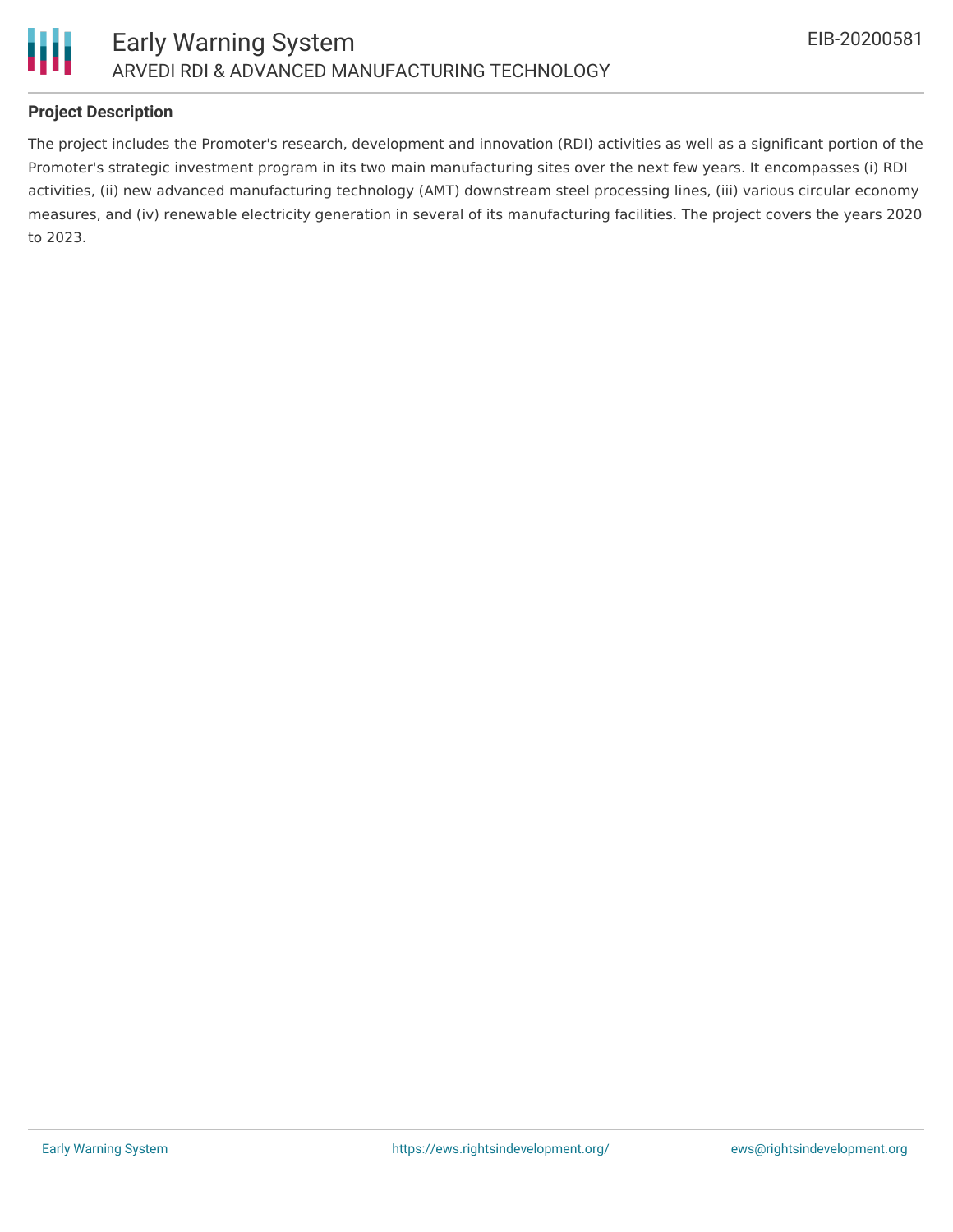

#### **Investment Description**

European Investment Bank (EIB)